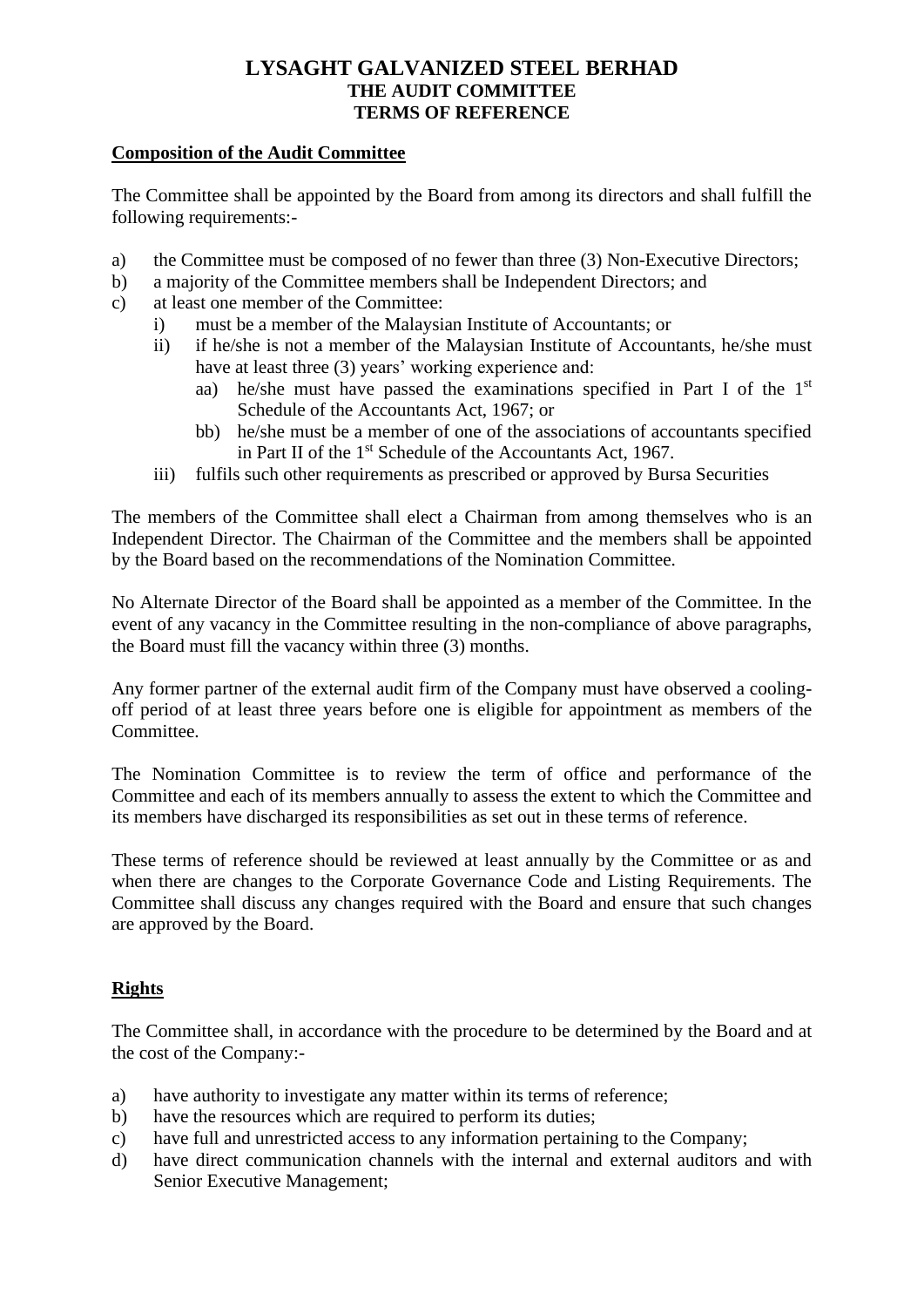- e) be able to obtain independent professional or other advice;
- f) be able to convene meetings with the external auditors, the internal auditors or both excluding the attendance of the other directors and employees of the Company.

# **Functions**

The functions of the Committee shall include the following:-

- (1) review of the following and report the same to the Board:
	- a) with the external auditor, the audit plan, their audit report, major findings and management's responses thereof;
	- b) with the external auditor, his evaluation of the system of internal controls;
	- c) the assistance given by the employees of the Company to both the internal and external auditor;
	- d) audit fees, including the monitoring and approval of all non-audit services;
	- e) consider the nomination, appointment (and re-appointment), resignation and dismissal of the external auditors as well as the external auditors' independence, objectives and effectiveness, taking into consideration their relevant professional and regulatory requirements;
	- f) review, assess and monitor the performance, suitability and independence of the external auditors;
	- g) whether there is reason (supported by grounds) to believe that the Company's external auditor is not suitable for re-appointment;
	- h) the quarterly results and year-end financial statement, prior to the approval by the Board, focusing particularly on:
		- i) changes in, or implementation of, major accounting policy changes;
		- ii) significant matters highlighted including financial reporting issues;
		- iii) significant judgement made by Executive Management;
		- iv) significant and unusual events or transactions;
		- v) the going concern assumption; and
		- vi) compliance with financial reporting standards and other legal requirements.
	- i) review the following in respect of internal audit function:
		- j) the adequacy of the scope, functions, competency and resources of the internal audit function and that it has the necessary authority to carry out its functions;
		- ii) the internal audit plan, programme and processes;
		- iii) the results of internal audit assessments, processes or investigation undertaken and ensure appropriate actions are taken to implement recommendations by the internal audit function;
		- iv) co-ordination of external audit with internal audit; and
		- v) the appointment or termination of the internal auditors, appraisal and assessment of the performance of the internal auditors. If internal audit members are engaged in-house, take cognisance of resignations of any internal audit member and provide the resigning internal audit member an opportunity to submit his/her reasons for resigning.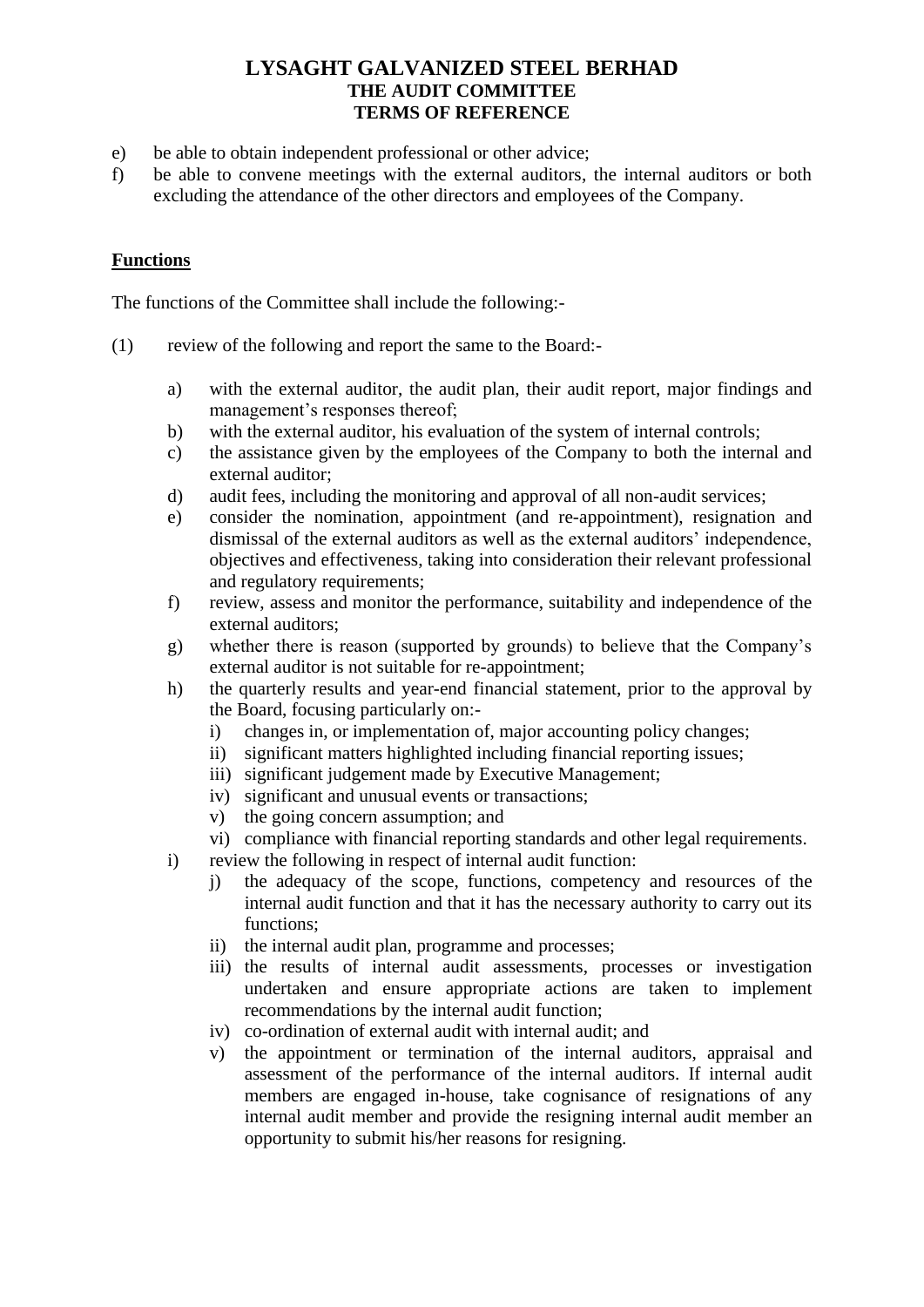- (2) review and monitor any related party transactions and conflict of interest situations that may arise within the Group including any transaction, procedure or course of conduct that raises questions of management integrity.
- (3) oversee the Group's internal control structure to ensure operational effectiveness and efficiency, reduced risk of inaccurate financial reporting, protect the Group's assets from misappropriation and encourage legal and regulatory compliance.
- (4) discuss problems and reservations arising from the audits and any matters the external auditors may wish to discuss in the absence of the management and/or executive board members where necessary.
- (5) consider the major findings of internal investigations and management's responses.
- (6) to report breaches of the Main Market Listing Requirements which have not been satisfactorily resolved, to Bursa Securities.
- (7) any other activities, as authorised by the Board.

#### **Meetings and Minutes**

(1) Secretary

The Company Secretary or his or her nominee shall act as the secretary of the Committee.

(2) Frequency of Meetings

The Committee shall meet at least Four (4) times in each financial year and more frequently if required, as determined by the Chairman. The Committee shall meet at least once (1) a year with the external auditors without the presence of any Executive Director. Upon request by the external auditors, the Chairman of the Committee shall convene a meeting of the Committee to consider any matters the external auditors believe should be brought to the attention of the Directors or Shareholders of the Company. Whenever deemed necessary, meetings can be convened with the external auditors, internal auditors or both, excluding the attendance of other directors and employees.

The Chairman shall convene a meeting whenever any member of the Committee requests for a meeting.

Other Board members and any other persons may attend any particular meeting only at the Committee's invitation.

(3) Notice of Meetings

Meetings of the Committee shall be arranged by the Committee Secretary at the request of the Committee Chairman or any other member of the Committee.